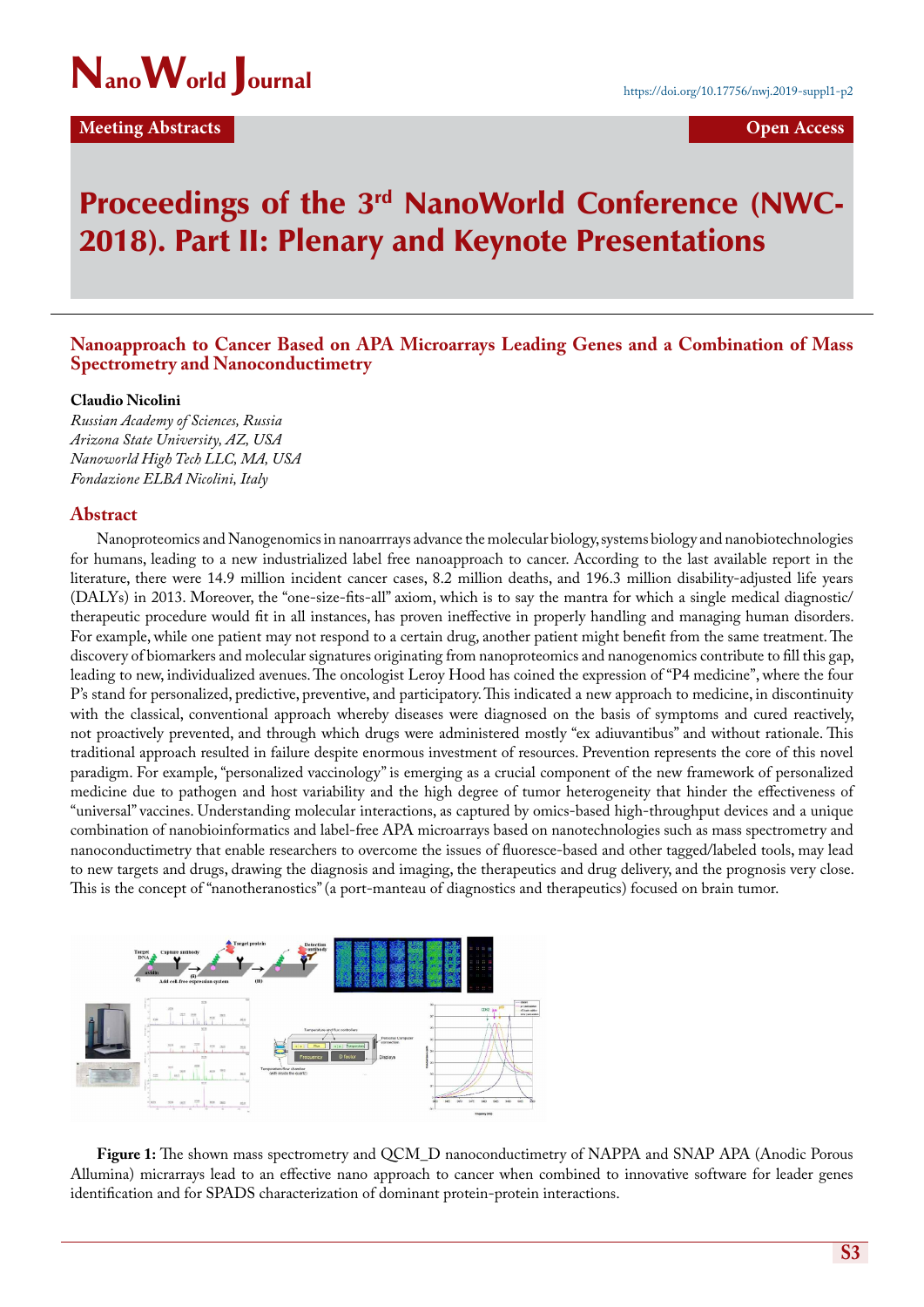# **Time Resolved Structure Determination of Biomolecules with X-ray Free Electron Lasers**

## **Petra Fromme**

*School of Molecular Sciences and Biodesign Center for Applied Structural, Arizona State University, Tempe, AZ, USA*

## **Abstract**

The study of the dynamics biomolecules is one of the grand challenges of in the discovery of the building blocks of life as most structures determined so far only provide a static picture of the molecule. Serial Femtosecond Crystallography (SFX) provides a novel concept for structure determination, where X-ray diffraction "snapshots" are collected from a fully hydrated stream of nanocrystals, using femtosecond pulses from high energy X-ray free-electron lasers (XFELs) [1-4]. The XFEL pulses are so strong that they destroy any solid material, but a femtosecond is so short  $(1 \text{ fs} = 10^{-15} \text{ s})$  that X-ray damage is diminished and diffraction from the crystals is observed before destruction takes effect [3]. It opens new avenues to determine molecular movies of Photosynthesis "in action" [6-10]. In this talk we will present results from recent experiments to study the dynamic processes in Photosystem II by light-induced time-resolved femtosecond crystallography conducted at LCLS, the X-ray Free Electron Laser in Stanford and also report preliminary results from the first time resolved studies on Photosystem I from the European XFEL in Hamburg, Germany.

The talk will close with a progress report on the development of compact femto and attosecond X-ray Sources at ASU (CXLS and CXFEL) and DESY (AXSIS) [11], which will provide unique new opportunities to study the ultrafast dynamics of reactions of biomolecules with a combination of X-ray diffraction, X-ray spectroscopy and ultrafast optical spectroscopy.

#### **Acknowledgment**

This work is supported by the National Science Foundation BIOXFEL STC (NSF-1231306), the Biodesign Institute at Arizona State University, the US National Institutes of Health (NIH), National Institute of General Medical Sciences grants R01 GM095583 and the European Research Council, "Frontiers in Attosecond X-ray Science: Imaging and Spectroscopy (AXSIS)", ERC-2013-SyG 609920.

### **References**

- 1. [Chapman HN, Fromme P, Barty A, White TA, Kirian RA, et al. 2011. Femtosecond X-ray protein nanocrystallography.](https://www.ncbi.nlm.nih.gov/pubmed/21293373) *Nature* 470(7332): 73-77.[https://](https://doi.org/10.1038/nature09750) [doi.org/10.1038/nature09750](https://doi.org/10.1038/nature09750)
- 2. [Fromme P, Spence JC. 2011. Femtosecond nanocrystallography using X-ray lasers for membrane protein structure determination.](https://www.ncbi.nlm.nih.gov/pubmed/21752635) *Curr Opin Struct Biol* [21\(4\): 509-516.](https://www.ncbi.nlm.nih.gov/pubmed/21752635) <https://doi.org/10.1016/j.sbi.2011.06.001>
- 3. [Barty A, Caleman C, Aquila A, Timneanu N, Lomb L, et al. 2012. Self-terminating diffraction gates femtosecond X-ray nanocrystallography](https://www.nature.com/articles/nphoton.2011.297)  [measurements.](https://www.nature.com/articles/nphoton.2011.297) *Nat Photonics* 6: 35-40. <https://doi.org/10.1038/nphoton.2011.297>
- 4. [Boutet S, Lomb L, Williams GJ, Barends TR, Aquila A, et al 2012. High-resolution protein structure determination by serial femtosecond crystallography.](https://www.ncbi.nlm.nih.gov/pubmed/22653729)  *Science* [337\(6092\): 362-364.](https://www.ncbi.nlm.nih.gov/pubmed/22653729) <https://doi.org/10.1126/science.1217737>
- 5. [Liu W, Wacker D, Gati C, Han GW, James D, et al. 2013. Serial femtosecond crystallography of G protein-coupled receptors.](https://www.ncbi.nlm.nih.gov/pubmed/24357322) *Science* 342(6165): 1521- [1524.](https://www.ncbi.nlm.nih.gov/pubmed/24357322) <https://doi.org/10.1126/science.1244142>
- 6. [Aquila A, Hunter MS, Doak RB, Kirian RA, Fromme P, et al. 2012. Time-resolved protein nanocrystallography using an X-ray free-electron laser.](https://www.ncbi.nlm.nih.gov/pubmed/22330507) *Opt Express* [20\(3\): 2706-2716.](https://www.ncbi.nlm.nih.gov/pubmed/22330507) <https://doi.org/10.1364/OE.20.002706>
- 7. [Kupitz C, Basu S, Grotjohann I, Fromme R, Zatsepin NA, et al. 2014. Serial time-resolved crystallography of photosystem II using a femtosecond X-ray](https://www.ncbi.nlm.nih.gov/pubmed/25043005)  laser. *Nature* [513\(7517\): 261-265.](https://www.ncbi.nlm.nih.gov/pubmed/25043005) <https://doi.org/10.1038/nature13453>
- 8. [Young ID, Ibrahim M, Chatterjee R, Gul S, Fuller F, et al. 2016. Structure of photosystem II and substrate binding at room temperature.](https://www.ncbi.nlm.nih.gov/pubmed/27871088) *Nature* [540\(7633\): 453-457.](https://www.ncbi.nlm.nih.gov/pubmed/27871088) <https://doi.org/10.1038/nature20161>
- 9. Suga M, Akita F, Sugahara M, Kubo M, Nakajima Y, et al. 2016. Light-induced structural changes and the site of O=O bond formation in PSII caught by XFEL. *Nature* [543\(7643\): 131-135.](https://www.ncbi.nlm.nih.gov/pubmed/28219079) <https://doi.org/10.1038/nature21400>
- 10. [Ayyer K, Yefanov OM, Oberthür D, Roy-Chowdhury S, Galli L, et al. 2016. Macromolecular diffractive imaging using imperfect crystals.](https://www.nature.com/articles/nature16949) *Nature* 530: [202-206.](https://www.nature.com/articles/nature16949) <https://doi.org/10.1038/nature16949>
- 11. [Kartner FX, Ahr F, Calendron AL, Cankaya H, Carbajo S, et al. 2016. AXSIS: Exploring the frontiers in attosecond X-ray science, imaging and](https://www.sciencedirect.com/science/article/pii/S0168900216002564)  spectroscopy. *[Nucl Instrum Methods Phys Res A](https://www.sciencedirect.com/science/article/pii/S0168900216002564)* 829: 24-29. <https://doi.org/10.1016/j.nima.2016.02.080>

# **Nanotechnology Enables Hot Gold Nanorods to Kill Cancer Cells and to Stop Alive Cells from Migrating and Killing More Sick People**

#### **M. A. El-Sayed**

*Georgia Institute of Technology, Atlanta, GA, USA*

## **Abstract**

Cancer kills many people after several years of suffering and after using a great deal of different unsuccessful treatments,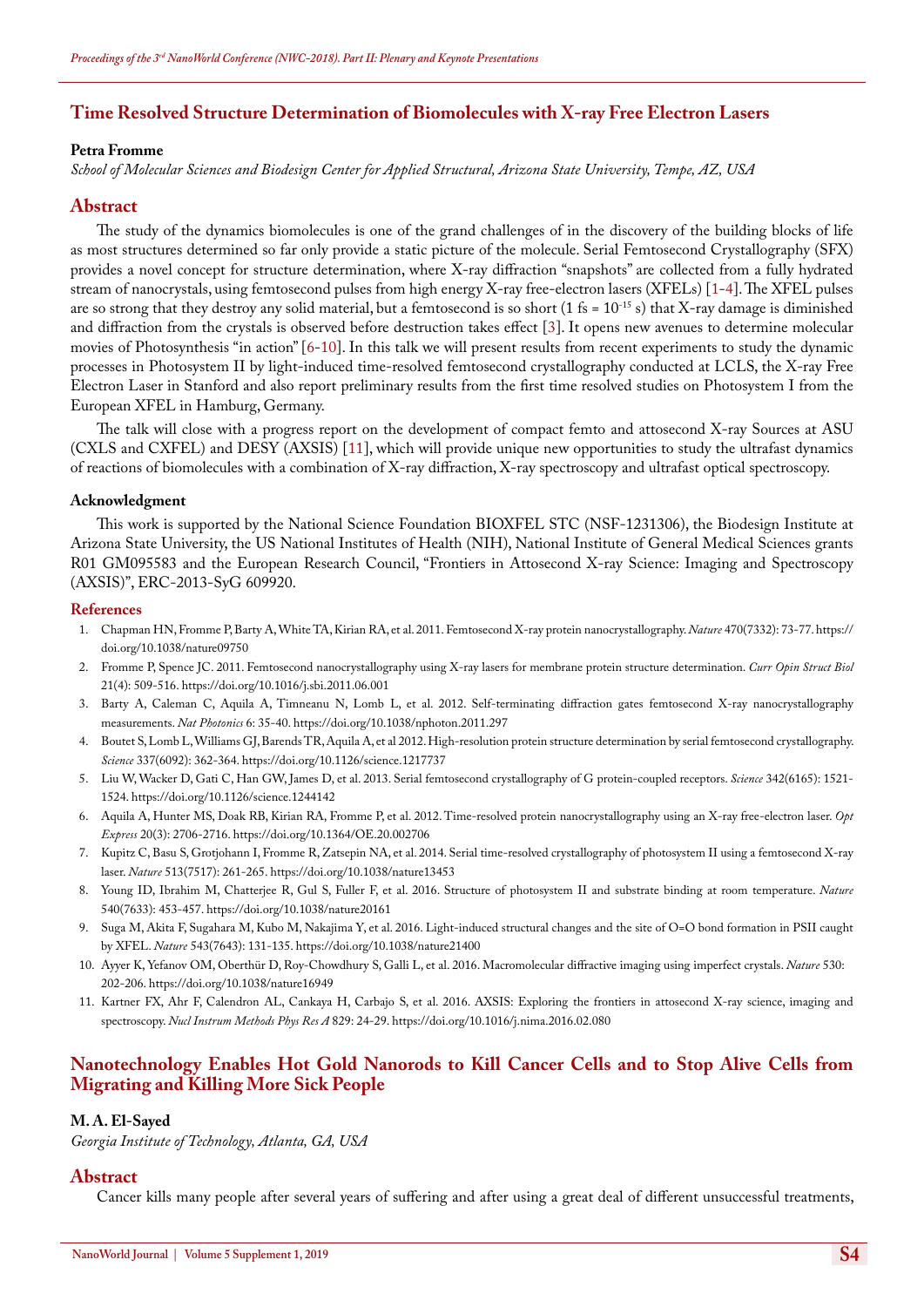like surgery, chemical and/or radiation treatments. The field of nanotechnology showed us how different materials acquire so many different properties when their size is reduced to the nanometer scale. Gold nanoparticles having rod shape of nanometer size and a length:width ratio of 3:1 can absorb near infrared light (to which our body is transparent) and convert it into heat. If solution containing gold nanorods is injected into a cancer lump and exposed to near infrared light the hot solution (resulting from the gold nanorods upon absorbing the near infra-red light) melts the cancer cells leading to their death. This was demonstrated by our group in the photo-thermal destruction and destroying cancer cells in solution, in cancer lumps in small and in large animals [1-4].

Normally, some of the cancer cells that do not die are able to migrate to other parts of the body away from the location of their initial formation spot until they are located in a sensitive part of the body that leads to the cancer patient death. Thus, most of the cancer patients die from cancer after the cancer cells migrate by a process called metastasis to more a very sensitive part of the body.

Very recently, however, we discovered [5] that in our photo-thermal treatment, while treating cancer cells in the first cancer location with hot gold nano-rods, the cancer cell legs and arms and the motion proteins are photo-thermally destroyed. This makes it difficult for the cancer cells to migrate to new more important functional locations in the body. This treatment is thus effective in stopping cancer cell migration through the patient body and increases the success rate of the patient recovery.

## **References**

- 1. [El-Sayed IH, Huang X, El-Sayed MA. 2006. Selective laser photo-thermal therapy of epithelial carcinoma using anti-EGFR antibody conjugated gold](https://www.ncbi.nlm.nih.gov/pubmed/16198049)  nanoparticles. *Cancer Lett* [239\(1\): 129-135.](https://www.ncbi.nlm.nih.gov/pubmed/16198049) <https://doi.org/10.1016/j.canlet.2005.07.035>
- 2. [Dickerson EB, Dreaden EC, Huang X, El-Sayed IH, Chu H, et al. 2008. Gold nanorod assisted near-infrared plasmonic photothermal therapy \(PPTT\)](https://www.ncbi.nlm.nih.gov/pubmed/18541363)  [of squamous cell carcinoma in mice.](https://www.ncbi.nlm.nih.gov/pubmed/18541363) *Cancer Lett* 269(1): 57-66. <https://doi.org/10.1016/j.canlet.2008.04.026>
- 3. [Rahman MA, Ali MRK, Zhao Z, Chen GZ, El-Sayed MA, et al. 2016. Optimizing the antitumor efficacy of AuNR-assisted plasmonic photothermal](http://cancerres.aacrjournals.org/content/76/14_Supplement/3903.short)  [therapy and its molecular impact.](http://cancerres.aacrjournals.org/content/76/14_Supplement/3903.short) *Cancer Research* 76(14): 3903. <https://doi.org/10.1158/1538-7445.AM2016-3903>
- 4. [Ali MRK, Ibrahim IM, Ali HR, Selim SA, El-Sayed MA. 2016. Treatment of natural mammary gland tumors in canines and felines using gold](https://www.ncbi.nlm.nih.gov/pubmed/27703351)  [nanorods-assisted plasmonic photothermal therapy to induce tumor apoptosis.](https://www.ncbi.nlm.nih.gov/pubmed/27703351) *Int J Nanomedicine* 11: 4849. <https://doi.org/10.2147/IJN.S109470>
- 5. [Ali MRK, Wu Y, Tang Y, Xiao H, Chen K, et al. 2017. Targeting cancer cell integrins using gold nanorods in photothermal therapy inhibits migration](http://www.pnas.org/content/114/28/E5655)  [through affecting cytoskeletal proteins.](http://www.pnas.org/content/114/28/E5655) *PNAS* 114(28): E5655-E5663. <https://doi.org/10.1073/pnas.1703151114>

# **Nanomaterials for High Energy Conversion Efficiency**

## **Zhifeng Ren**

*Department of Physics and Texas Center for Superconductivity (TcSUH), University of Houston, Houston, TX, USA*

## **Abstract**

Materials in nano scale have better properties than their bulk. In this talk, I will discuss our studies on the high performance of nanostructured thermeoelctric materials, enhanced oil recovery by a novel amphiphilic nanofluid, and efficient water splitting to produce hydrogen by electrolysis using outstanding nano catalysts.

# **Novel Two-dimensional Materials**

## **Sokrates T. Pantelides**

*Department of Physics and Astronomy, Vanderbilt University, Nashville, TN, USA Oak Ridge National Laboratory, Oak Ridge, TN, USA University of the Chinese Academy of Sciences, Beijing, China*

## **Abstract**

The talk will describe a series of novel two-dimensional (2D) materials that have recently been fabricated and imaged by collaborators and whose properties were examined by both experimental probes and density-functional-theory calculations. Imaging was done by either scanning transmission electron microscopy (STEM) or scanning tunneling microscopy (STM). Whereas most 2D materials have a hexagonal structure, we show experimental and theoretical results on monolayers of copper oxide that has a square lattice. Whereas in virtually all cases a monolayer exfoliated from a layered bulk material retains the intrinsic structure of a single bulk layer, we show experimental and theoretical results on  $Pd_2Se_3$  monolayers that fuse together from two layers of bulk  $\mathrm{PdSe}_2$  by the emission of Se atoms. We also discuss novel 2D lateral heterostructures between monolayer  $Pd_2Se_3$  and bilayer PdSe<sub>2</sub>. We show that the growth of Si monolayers on Ru(0001) leads to several distinct 2D structures, leading up to silicene. Finally, we unveil a unique new family of "intrinsically patterned 2D materials" that allow selective or dual functionalization.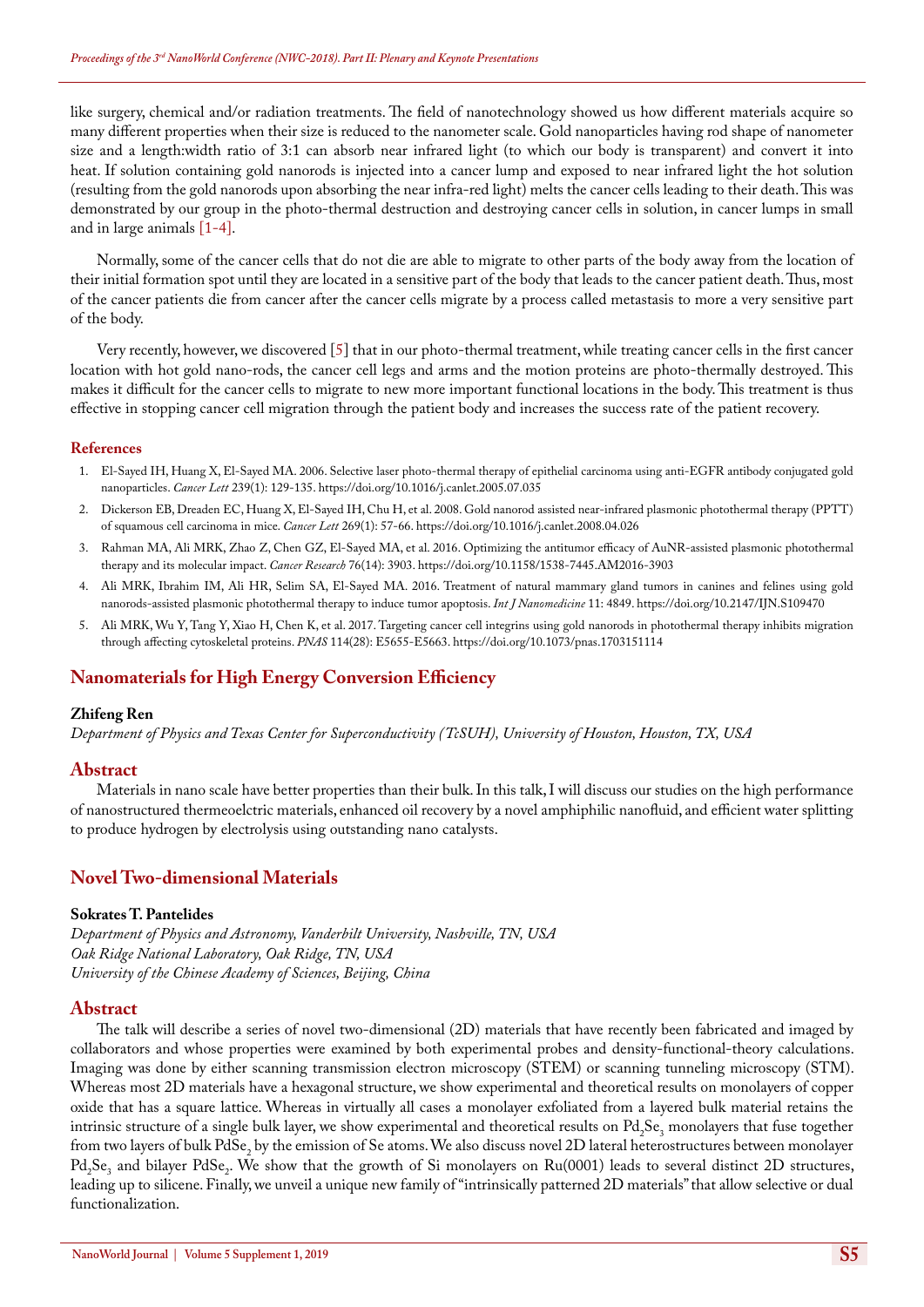Primary collaborators: Wu Zhou, Matthew F. Chisholm, Junhao Lin, Kazu Suenaga (STEM), Yeliang Wang, Xiao Lin, Hong-Jun Gao (STM), Yu-Yang Zhang, Sebastian Zuluaga, Shixuan Du

# **Nanoparticles and Biomembranes**

#### **Reinhard Lipowsky**

*Max Planck Institute of Colloids and Interfaces, 14424 Potsdam, Germany*

## **Abstract**

The endocytosis of nanoparticles by biomembranes is essential for many processes such as biomedical imaging, drug delivery, nanotoxicity, and viral infection. In all cases, the cellular uptake of the nanoparticles starts with the adhesion of the nanoparticles to the membranes, followed by the complete engulfment of these particles. The key parameters for these endocytic processes are particle size and adhesive strength of the particle-membrane interactions as well as bending rigidity and spontaneous (or preferred) curvature of the membranes [1, 2]. Under certain conditions, the nanoparticles may assemble into membrane nanotubes [3]. Complete engulfment of the nanoparticles generates an effective constriction force [4]. A sufficiently large force leads to membrane fission and particle uptake. The dependence of uptake on particle size is often nonmonotonic as observed for clathrin-dependent endocytosis of gold nanoparticles.

#### **References**

- 1. [Agudo-Canalejo J, Lipowsky R. 2015. Critical particle sizes for the engulfment of nanoparticles by membranes and vesicles with bilayer asymmetry.](https://www.ncbi.nlm.nih.gov/pubmed/25840649v) *ACS Nano* [9\(4\): 3704-3720.](https://www.ncbi.nlm.nih.gov/pubmed/25840649v) <https://doi.org/10.1021/acsnano.5b01285>
- 2. [Agudo-Canalejo J, Lipowsky R. 2015. Adhesive nanoparticles as local probes of membrane curvature.](https://www.ncbi.nlm.nih.gov/pubmed/26427748) *Nano Letters* 15(10): 7168-7173. [https://doi.](https://doi.org/10.1021/acs.nanolett.5b03475) [org/10.1021/acs.nanolett.5b03475](https://doi.org/10.1021/acs.nanolett.5b03475)
- 3. [Bahrami AH, Lipowsky R, Weikl TR. 2012. Tubulation and aggregation of spherical nanoparticles adsorbed on vesicles.](https://www.ncbi.nlm.nih.gov/pubmed/23215335) *Phys Rev Lett* 109(18): 188102. <https://doi.org/10.1103/PhysRevLett.109.188102>
- 4. [Agudo-CanalejoJ, Lipowsky R. 2016. Stabilization of membrane necks by adhesive particles, substrate surfaces, and constriction forces.](https://pubs.rsc.org/en/content/articlelanding/2016/sm/c6sm01481j) *Soft Matter*  [12\(39\): 8155-8166.](https://pubs.rsc.org/en/content/articlelanding/2016/sm/c6sm01481j) <https://doi.org/10.1039/C6SM01481J>

# **DOS Engineering for New Nano-materials**

## **Hiroshi Kitagawa**

*Division of Chemistry, Graduate School of Science, Kyoto University, Japan*

## **Abstract**

The property of element is correlated directly with its electron configuration. In a solid, the density of states (DOS) at the Fermi level affects the physical and chemical properties. The method of alloying elements has been used to improve the properties of materials for many years. In particular, the solid-solution-type alloy is advantageous because tuning the compositions and/or combinations of the constituent elements can continuously control the properties. However, the majority of bulk alloys are of the phase-separated type under ambient conditions, where constituent elements are immiscible with each other. To overcome the challenge of the bulk-phase metallurgical aspects, we have focused on the nanosize effect and developed methods involving "non-equilibrium synthesis" or "a process of hydrogen absorption/desorption". We propose a new concept of "density-of-states engineering" for the design of materials having the most desirable and suitable properties by means of "inter-element fusion". Novel solid-solution alloys of Pd-Pt, Ag-Rh, and Pd-Ru systems in which the constituent elements are immiscible in the bulk state are presented and discussed [1]. Our present work provides a guiding principle for the design of a suitable DOS shape according to the intended physical and/or chemical properties and a method for the development of novel solid-solution alloys [2, 3].

#### **References**

- 1. [Wu D, Kusada K, Kitagawa H. 2016. Recent progress in the structure control of Pd–Ru bimetallic nanomaterials.](https://www.ncbi.nlm.nih.gov/pmc/articles/PMC5111557/) *Sci Technol Adv Mater* 17(1): 583-596. <https://doi.org/10.1080/14686996.2016.1221727>
- 2. [Kusada K, Kitagawa H. 2016. A route for phase control in metal nanoparticles: a potential strategy to create advanced materials.](https://www.ncbi.nlm.nih.gov/pubmed/26539900) *Adv Mater* 28(6): 1129- [1142.](https://www.ncbi.nlm.nih.gov/pubmed/26539900) <https://doi.org/10.1002/adma.201502881>
- 3. [Kobayashi H, Kusada K, Kitagawa H. 2015. Creation of novel solid-solution alloy nanoparticles on the basis of density-of-states engineering by](https://www.ncbi.nlm.nih.gov/pubmed/25993560)  [interelement fusion.](https://www.ncbi.nlm.nih.gov/pubmed/25993560) *Acc Chem Res* 48(6): 1551-1559. <https://doi.org/10.1021/ar500413e>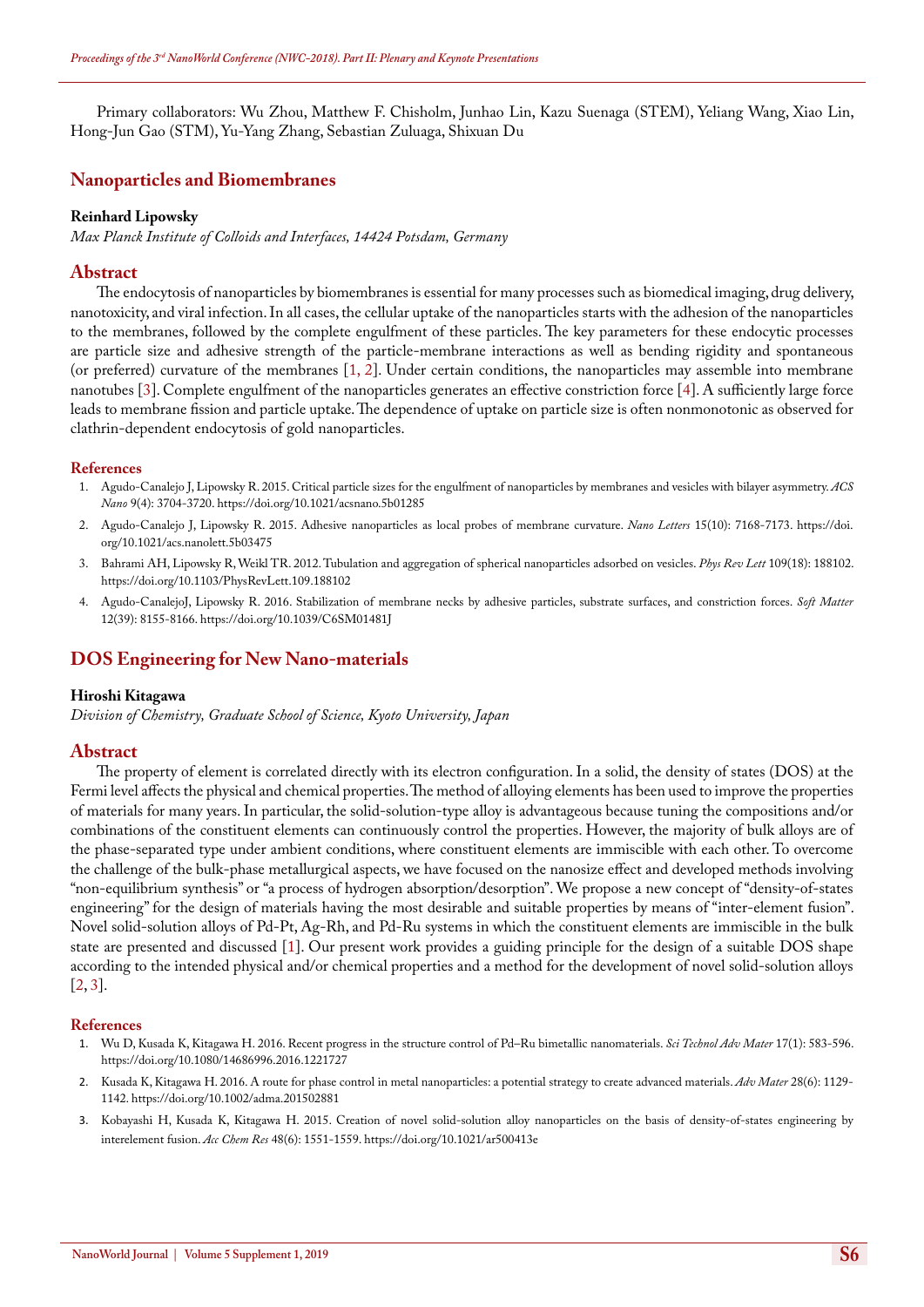# **What Can We Learn from the High-Resolution Structure of the Heliobacterial Photosystem and Photosystem I of Cyanobacteria in Respect of Evolution of Photosynthesis and Nanotechnology?**

#### **Raimund Fromme**

*Arizona State University, Tempe, AZ, USA*

## **Abstract**

The origin of photosynthesis is related to the first reaction centers which could convert the energy of sun light. As much our knowledge about photosystems and reaction centers has increased with structures of these membrane proteins since the mid-1980s, the trajectory of this important part of evolution is by far not understood.

With an estimated age of 4.6 billion years the planet earth had life with primitive organisms at least since 3.7 billion years ago. In these early times the earth atmosphere was strict anaerobic or oxygen free. Photosynthesis evolved from procyanobacteria which had an early branching to heliobacteria these gram-positive bacteria firmicutes are still to be found in volcanic muddy waters or even in rice paddies. The structure of the photosystem from Heliobacterium modesticaldum at 2.2 Å resolution gives the first insight how an ancestral photosystem has been organized.

Since around 3.5 billion years oxygen was produced which was enriched at 2.3 billion years ago to an oxygenic atmosphere. Cyanobacteria are still a major source of oxygen production on earth. The trimeric form of the cyanobacterial photosystem I has be now solved in our lab to 2.3 Å resolution which allows a direct comparison of structures and predictions about evolutionary developments. With the new structural knowledge obtained we try to translate this information to nanotechnology devices.

# **LB Protein Nanotechnology for Synchrotron Radiation and XFEL**

#### **Eugenia Pechkova**

*Laboratories of Biophysics and Nanotechnology, University of Genova Medical School, Italy Fondazione EL.B.A. Nicolini, Pradalunga, Italy*

## **Abstract**

Langmuir-Blodgett (LB) protein nanofilm technology is a novel approach for direct "on chip" protein molecules organization into the 3D ordered diffracting arrays. The specific properties of LB protein thin films (long range order, thermal stability, ability to trigger protein crystallization in those not crystallizable by classical methods) can be exploited by the new procedures for fixed target Serial Femtosecond Crystallography (SFX). This includes diffraction data collection from nanocrystals grown by LB nanotemplate and from multilayered LB films, deposited onto ad hoc designed chips with membrane windows of submicron thickness. The novel idea for this method for X-ray free electron laser (XFEL) is supported by previous extensive research and encouraging results obtained on LB nanofilms and nanocrystals properties by highly focused Synchrotron Radiation. SFX at XFELs has created many new opportunities for protein crystallography, including radiation damage mitigation and the study of dynamics at room temperature. This field is rapidly evolving, requiring new methods of macromolecule organization into diffracting arrays, since current methods of sample delivery are often the bottleneck which limits productivity. Indeed, the production of the protein crystals as well as their quality still remains the major problem for SFX. The combination of advanced LB nanotechnology with the XFEL has the potential to become an important tool for the structure determination of proteins that are difficult to crystallize, such as membrane proteins of life science interest and pharmaceutical industry impact.

## **Emerging Interconnect Technologies for Nanoelectronics**

## **Krishna Saraswat**

*Department of Electrical Engineering, Stanford University, Stanford, CA, USA*

## **Abstract**

Modern electronics has advanced at a tremendous pace over the course of the last half century primarily due to enhanced performance of MOS transistors due to dimension scaling, introduction of new materials and novel device structures. However, while this has enhanced the transistor performance, the opposite is true for the copper interconnects that link these transistors. Looking into the future the relentless scaling paradigm is threatened by the limits of copper/low-k interconnects, including excessive power dissipation, insufficient communication bandwidth, and signal latency for both off-chip and on- chip applications. Many of these obstacles stem from the physical limitations of copper/low-k electrical wires, namely the increase in copper resistivity, as wire dimensions and grain size become comparable to the bulk mean free path of electrons in copper and the dielectric capacitance. Thus, it is imperative to examine alternate interconnect schemes and explore possible advantages of novel potential candidates. This talk will address effects of scaling on the performance of Cu/low-k interconnects, alternate